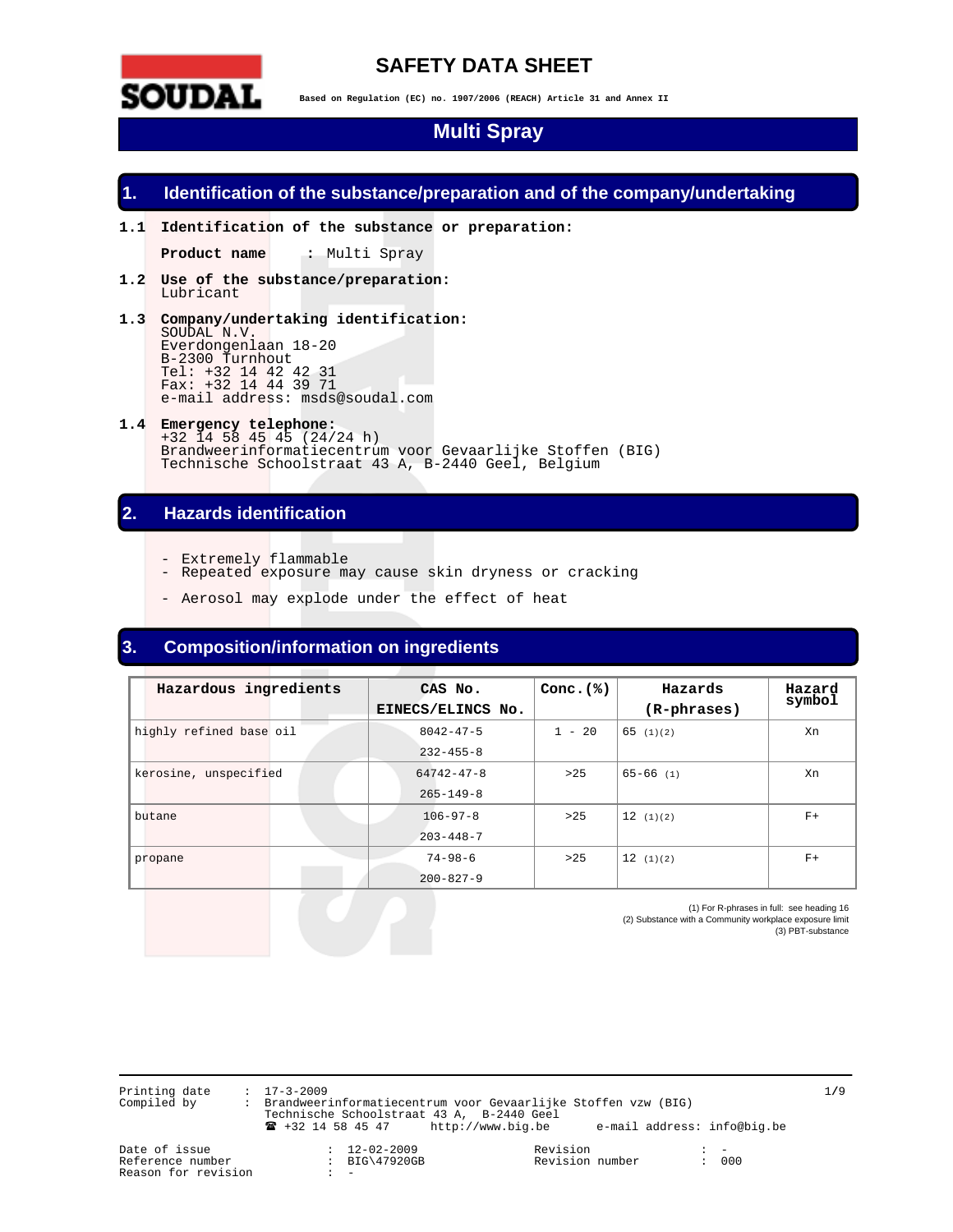## **4. First aid measures**

- **4.1 After inhalation:** 
	- Remove the victim into fresh air
	- Respiratory difficulties: consult a doctor/medical service

#### **4.2 Skin contact:**

- Rinse immediately with plenty of water
- Soap may be used
- Do not apply (chemical) neutralizing agents
- Take victim to a doctor if irritation persists

#### **4.3 Eye contact:**

- Rinse with water
- Do not apply neutralizing agents
- Take victim to an ophthalmologist if irritation persists

#### **4.4 After ingestion:**

- Rinse mouth with water
- If you feel unwell: consult a doctor/medical service

### **5. Fire-fighting measures**

#### **5.1 Suitable extinguishing media:**

- Water spray
- Polyvalent foam
	- BC powder
	- Carbon dioxide
- **5.2 Unsuitable extinguishing media:**  - No data available

#### **5.3 Special exposure hazards:**

- Gas/vapour spreads at floor level: ignition hazard
- May build up electrostatic charges: risk of ignition
	- Upon combustion formation of CO, CO2 and small quantities of sulphur oxides

#### **5.4 Instructions:**

- Cool closed containers with water if they are exposed to the fire - Do not move the load if exposed to heat
- **5.5 Special protective equipment for firefighters:**
- Heat/fire exposure: compressed air/oxygen apparatus - Protective clothing

### **6. Accidental release measures**

#### **6.1 Personal precautions:**  See heading 8.2

## **6.2 Environmental precautions:**

- Use appropriate containment to avoid environmental contamination
- Dam up the liquid spill
- See heading 13

#### **6.3 Methods for cleaning up:**

- Liquid spill: take up into absorbent material
- Shovel absorbed substance in closing drums
- Carefully collect the spill/leftovers
	- Clean contaminated surfaces with an excess of water
	- Take collected spill to manufacturer/competent authority
	- Wash clothing and equipment after handling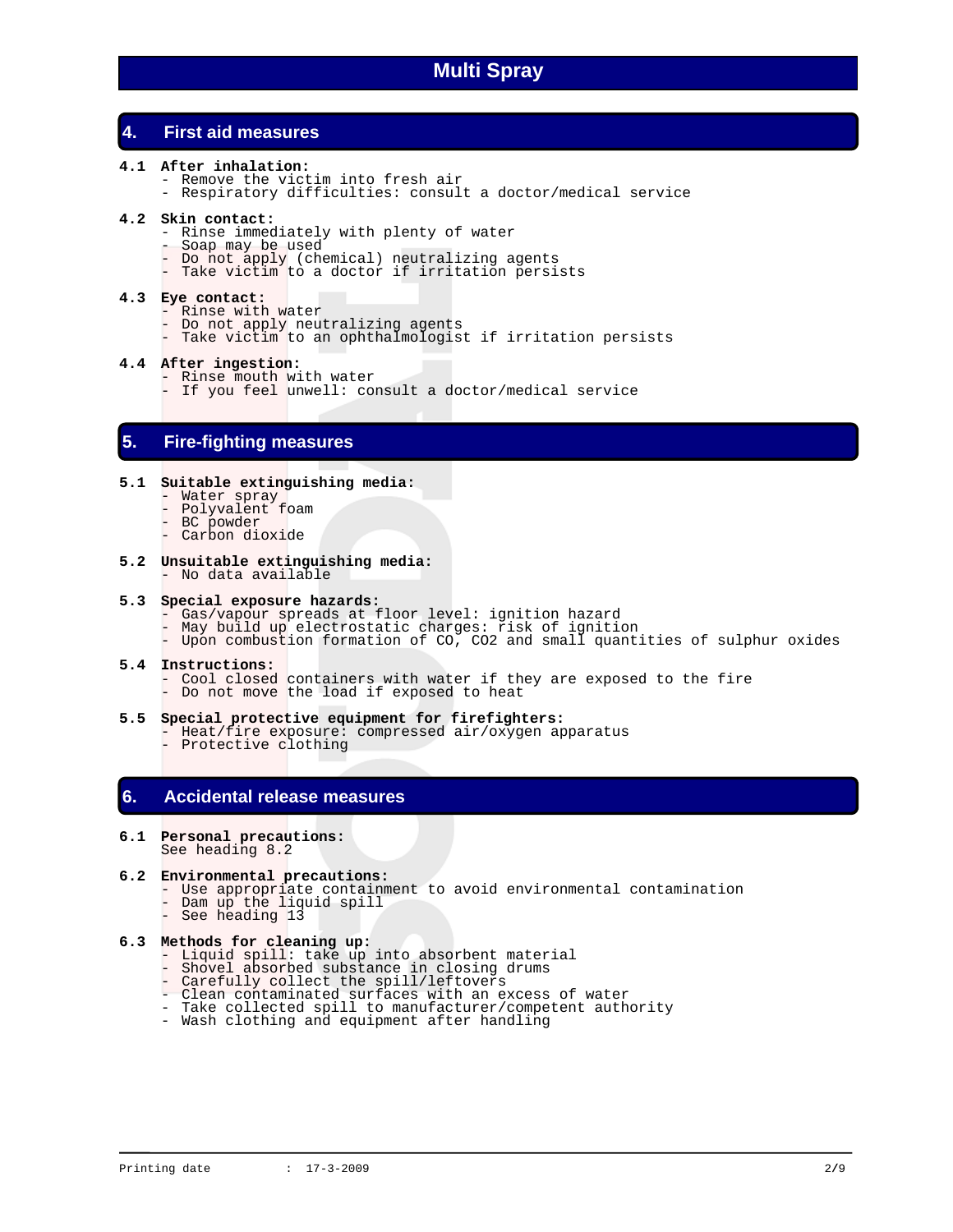## **7. Handling and storage**

#### **7.1 Handling:**

- Observe normal hygiene standards
- Use spark-/explosionproof appliances and lighting system
- Clean contaminated clothing
	- Use only in well-ventilated areas

#### **7.2 Storage:**

- Keep out of direct sunlight
- Ventilation at floor level
- Fireproof storeroom
- Keep away from: heat sources, ignition sources

| Storage temperature     | : 50   | הס   |
|-------------------------|--------|------|
|                         |        |      |
| Quantity limit          | : N.D. | kα   |
| Storage life            | : 365  | davs |
| Materials for packaging |        |      |

- suitable : aerosol dispenser

**7.3 Specific use(s):**

- See information supplied by the manufacturer for the identified use(s)

## **8. Exposure controls/Personal protection**

#### **8.1 Exposure limit values:**

```
8.1.1 Occupational exposure:
```
HIGHLY REFINED BASE OIL:

|          | <b>TLV-TWA</b><br><b>TLV-STEL</b>  |                      | (5)(olienevel) $mg/m^3$<br>(10)(olienevel) $mg/m^3$ | $mg/m^3$                                   |                     | ppm<br>ppm |
|----------|------------------------------------|----------------------|-----------------------------------------------------|--------------------------------------------|---------------------|------------|
|          | GWBNL-TGG 8 h                      | $\ddot{\phantom{a}}$ | 5 olienevel                                         |                                            | $mg/m3$ (wettelijk) |            |
|          | $GWBB-8$ h<br>GWK-15 min.          |                      | 5(olienevel)<br>10(olienevel)                       | $mg/m^3$<br>mg/m <sup>3</sup>              |                     | ppm<br>ppm |
| BUTANE:  |                                    |                      |                                                     |                                            |                     |            |
|          | TLV-TWA<br>TLV-STEL                |                      |                                                     | $mg/m^3$<br>mg/m <sup>3</sup>              | 1000                | ppm<br>ppm |
|          | <b>WEL-LTEL</b><br><b>WEL-STEL</b> |                      | 1450<br>1810                                        | mg/m <sup>3</sup><br>$mg/m^3$              | 600<br>750          | ppm<br>ppm |
|          | TRGS 900                           |                      | 2400                                                | mg/m <sup>3</sup>                          | 1000                | ppm        |
|          | <b>MAK</b>                         | $\ddot{\cdot}$       | 2400                                                | $mg/m^3$                                   | 1000                | ppm        |
|          | GWBNL-TGG 8 h                      |                      | 1430                                                | $mg/m^3$                                   | (indicatief)        |            |
|          | $VME-8$ h<br>VLE-15 min.           |                      | 1900                                                | $mg/m^3$<br>$mg/m^3$                       | 800                 | ppm<br>ppm |
|          | GWBB-8 h<br>GWK-15 min.            |                      |                                                     | mg/m <sub>3</sub> <sup>3</sup><br>$mg/m^3$ | 1000                | ppm<br>ppm |
| PROPANE: |                                    |                      |                                                     |                                            |                     |            |
|          | <b>TLV-TWA</b><br>TLV-STEL         |                      |                                                     | $mg/m^3$<br>mg/m <sup>3</sup>              | 1000                | ppm<br>ppm |
|          | TRGS 900                           | $\ddot{\phantom{a}}$ | 1800                                                | mq/m <sup>3</sup>                          | 1000                | ppm        |
|          | <b>MAK</b>                         | ÷                    | 1800                                                | $mg/m^3$                                   | 1000                | ppm        |
|          | GWBNL-TGG 8 h                      | $\ddot{\phantom{a}}$ |                                                     | mg/m <sup>3</sup>                          | (indicatief)        |            |
|          | GWBB-8 h<br>GWK-15 min.            |                      |                                                     | $mg/m^3$<br>mg/m <sup>3</sup>              | 1000                | ppm<br>ppm |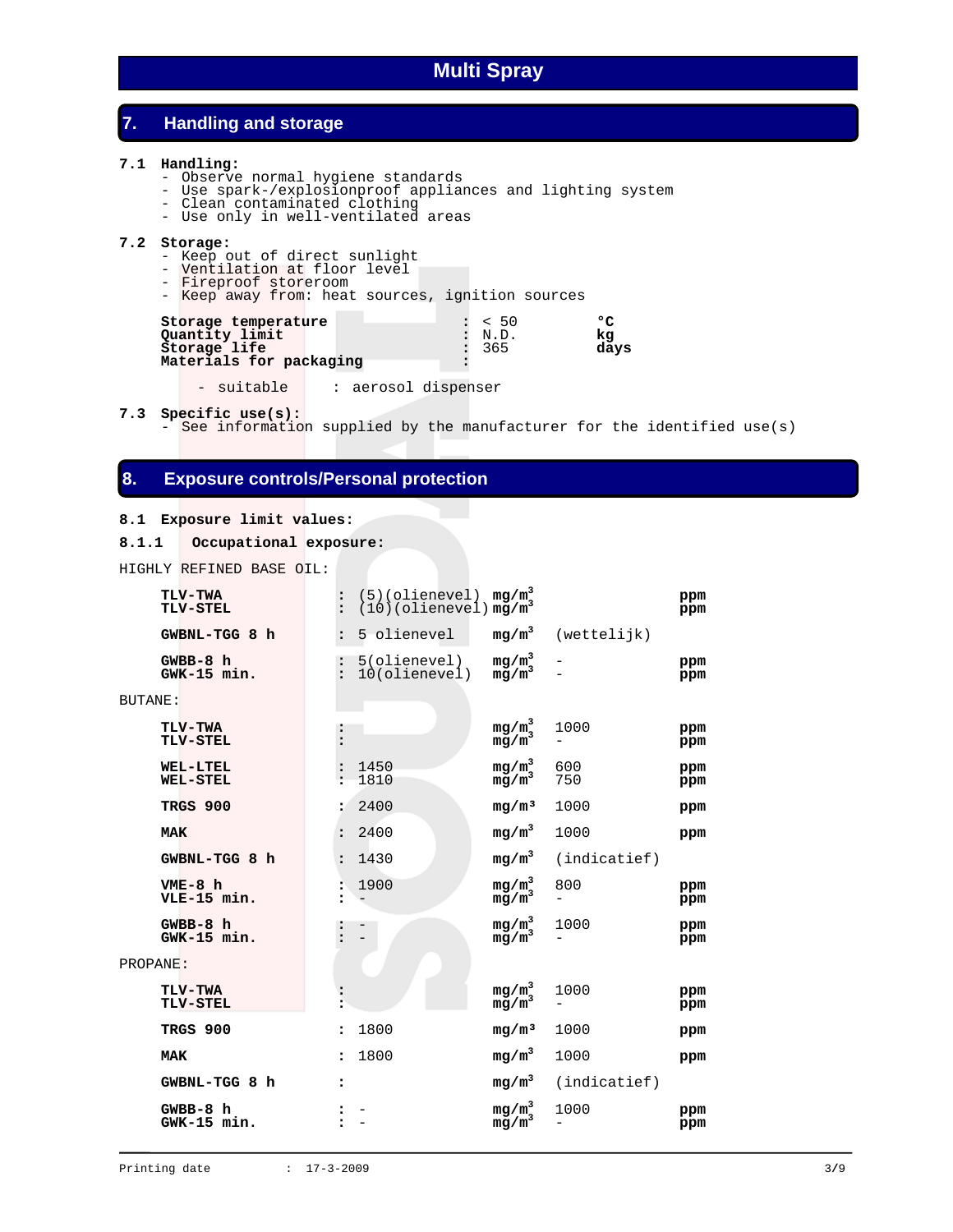#### **8.1.2 Sampling methods:**

- Butane OSHA CSI
- 
- Oil Mist (Mineral)
- 
- Kerosene (Naphthas) NioSh 1550
- Kerosene OSHA CSI

#### **8.2 Exposure controls:**

#### **8.2.1 Occupational exposure controls:** - Measure the concentration in the air regularly

#### **Personal protective equipment:**

#### **a) Respiratory protection:**

- Gas mask with filter type AX at conc. in air > exposure limit
	- **b) Hand protection:**
	- Gloves
	- **c) Eye protection:**
	- Protective goggles

#### **d) Skin protection:**

- Head/neck protection
- Protective clothing
- **8.2.2 Environmental exposure controls:** see heading 6.2, 6.3 and 13

### **9. Physical and chemical properties**

#### **9.1 General information:**

Appearance (at 20°C) : Aerosol : Aerosol : Aerosol : Aerosol : Aerosol : Aerosol : Characte Odour : Characteristic<br>
Colour : Characteristic<br>
Colour : Variable in co

#### : Variable in colour

#### **9.2 Important health, safety and environmental information:**

| pH value (at 20°C)                      | : N.D.                                       |              |
|-----------------------------------------|----------------------------------------------|--------------|
| Boiling point/boiling range             | : N.D.                                       | °C           |
| Flashpoint/flammability                 | : Contains extremely flammable<br>components |              |
| Explosion limits (explosive properties) | : N.D.                                       | vol%         |
| Oxidising properties                    | N.D.                                         |              |
| Vapour pressure (at 20°C)               | : N.D.                                       | hPa          |
| Vapour pressure (at 50°C)               | : N.D.                                       | hPa          |
| Relative density liquid phase (20°C)    | : 0.82                                       |              |
| Water solubility                        | : Insoluble                                  |              |
| Soluble in                              | : No data available                          |              |
|                                         |                                              |              |
| Relative vapour density                 | : N.D.                                       |              |
| Viscosity (at °C)                       | : N.D.                                       | Pa.s         |
| Partition coefficient n-octanol/water   | : N.D.                                       |              |
| Evaporation rate                        |                                              |              |
| ratio to butyl acetate                  | : N.D.                                       |              |
| ratio to ether                          | : N.D.                                       |              |
| 9.3 Other information:                  |                                              |              |
| Melting point/melting range             | : N.D.                                       | $^{\circ}$   |
| Auto-ignition point                     | : N.D.                                       | $^{\circ}$ C |
| Saturation concentration                | N.D.                                         | $g/m^3$      |
| Specific conductivity                   | N.D.                                         | pS/m         |
|                                         |                                              |              |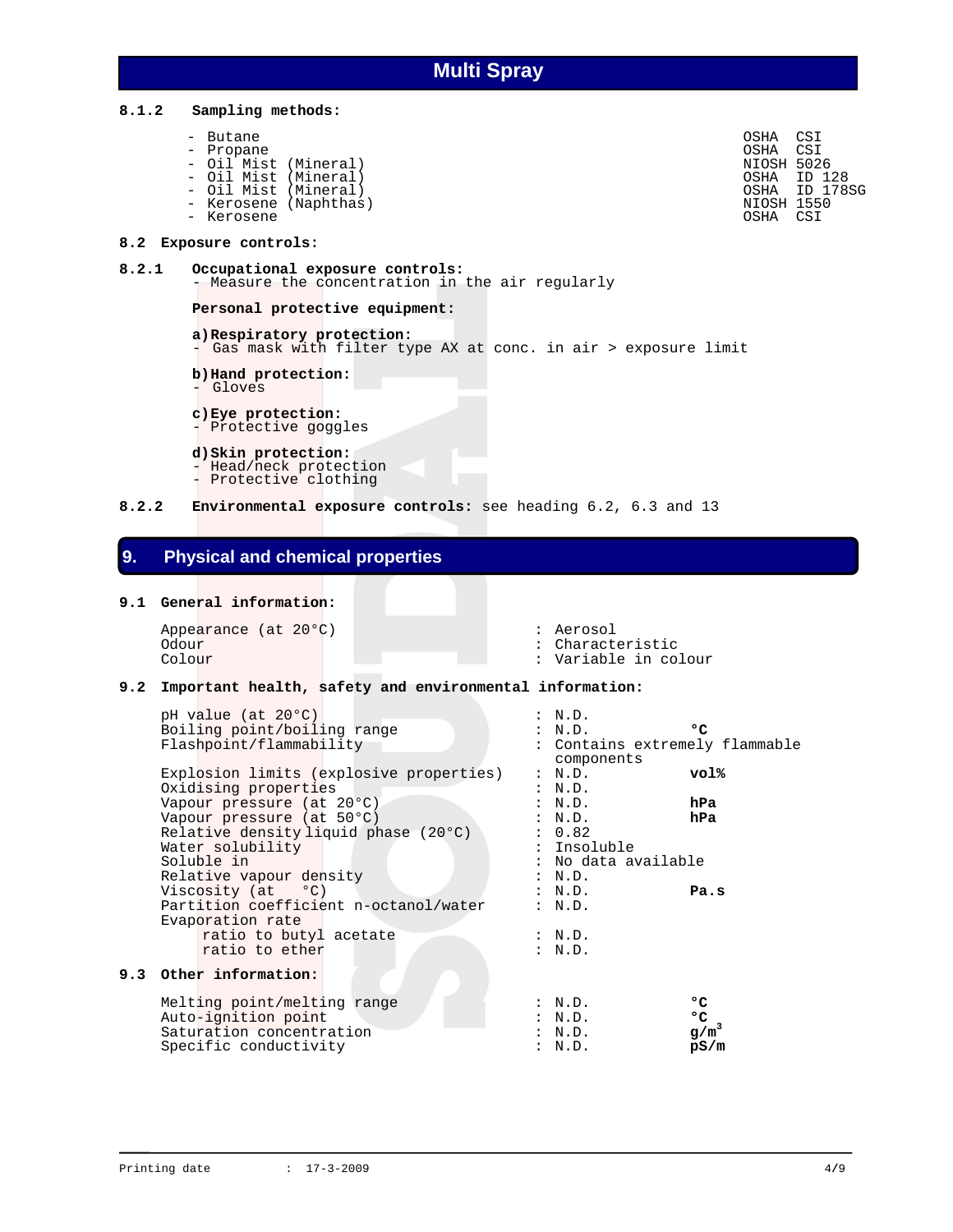## **10. Stability and reactivity**

- **10.1 Conditions to avoid:**  - Stable under normal conditions
- **10.2 Materials to avoid:**  - Keep away from: heat sources, ignition sources

#### **10.3 Hazardous decomposition products:**

- Upon combustion formation of CO, CO2 and small quantities of sulphur oxides

### **11. Toxicological information**

|                | 11.1 Acute toxicity:                                      |  |                           |
|----------------|-----------------------------------------------------------|--|---------------------------|
| BUTANE:        |                                                           |  |                           |
|                | $LC50$ inhalation rat : 658                               |  | mq/1/4 h                  |
| PROPANE:       |                                                           |  |                           |
|                | LC50 inhalation rat : 513<br>LC50 inhalation rat : 280000 |  | mq/1/4 h<br>ppm/4 h       |
|                | 11.2 Chronic toxicity:                                    |  |                           |
|                | HIGHLY REFINED BASE OIL:                                  |  |                           |
|                | Carcinogenicity (TLV) : $(A4)$                            |  |                           |
| <b>BUTANE:</b> |                                                           |  |                           |
|                | <b>Teratogenicity (MAK) :</b> Group D                     |  |                           |
| PROPANE:       |                                                           |  |                           |
|                | <b>Teratogenicity (MAK) :</b> Group D                     |  |                           |
|                | 11.3 Routes of exposure:                                  |  | inhalation, eyes and skin |
|                | 11.4 Acute effects/symptoms:                              |  |                           |
|                | - AFTER INHALATION:                                       |  |                           |

- EXPOSURE TO HIGH CONCENTRATIONS:
- Irritation of the respiratory tract
	- Dry/sore throat

#### - **AFTER SKIN CONTACT:**

- ON CONTINUOUS EXPOSURE/CONTACT:
- Dry skin
- Cracking of the skin

#### - **AFTER EYE CONTACT:**

- Redness of the eye tissue
- Slight irritation

#### **11.5 Chronic effects:**

- Not listed in carcinogenicity class (IARC,EC,TLV,MAK)
- Not listed in mutagenicity class (EC,MAK) - Not classified as toxic to reproduction (EC)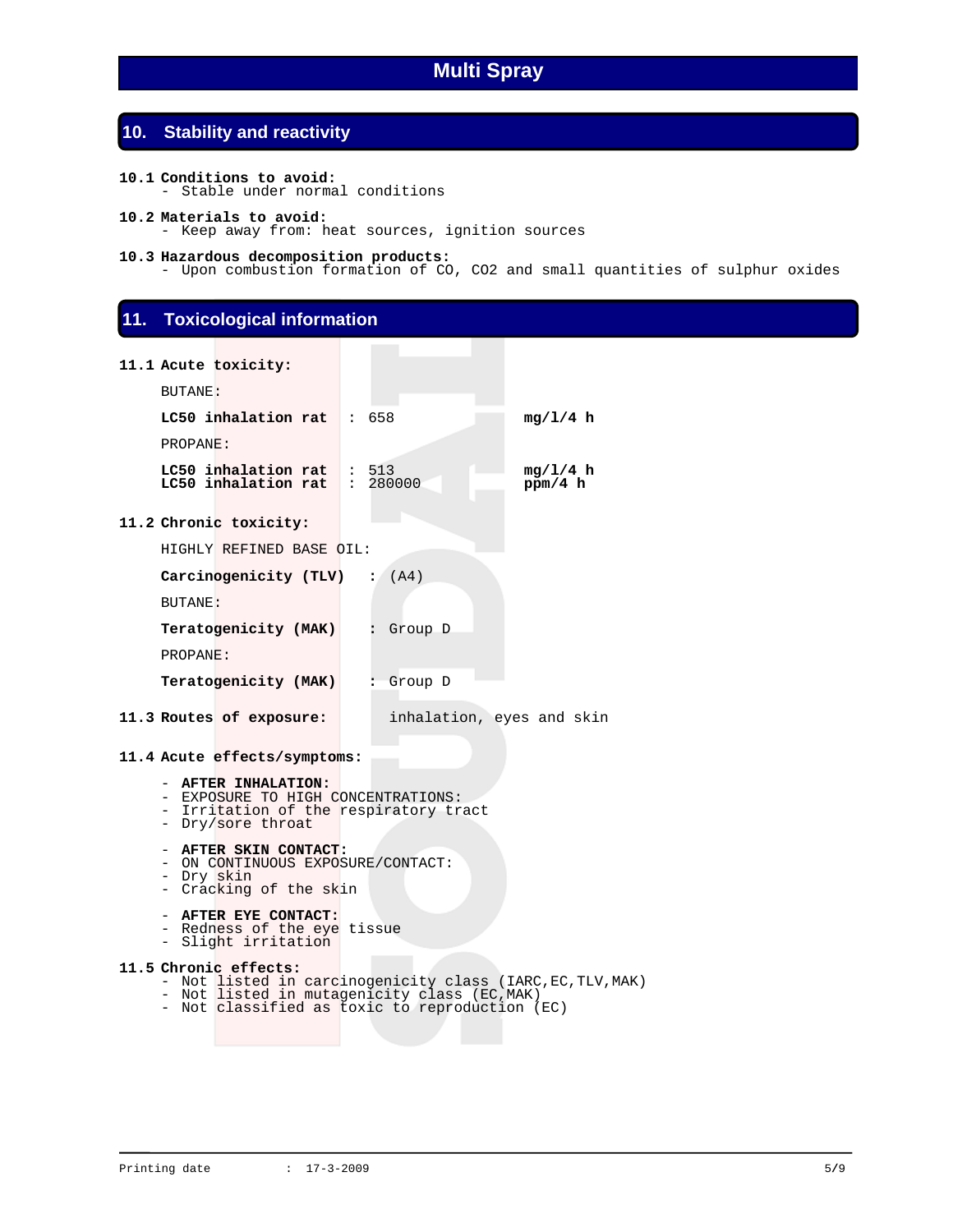## **12. Ecological information**

#### **12.1 Ecotoxicity:**

- **Effect on waste water purification** : No data available

#### **12.2 Mobility:**

- **Volatile organic compounds (VOC):** 84%
- Insoluble in water
- For other physicochemical properties see heading 9

#### **12.3 Persistence and degradability:**

- **Biodegradation BOD5 :** N.D. **% ThOD**  - **Water :** No data available - **Soil :** N.D. **days** 

#### **12.4 Bioaccumulative potential:**

| - log $P_{\alpha w}$ |  | : N.D. |
|----------------------|--|--------|
| $-$ BCF              |  | : N.D. |

#### **12.5 Results of PBT assessment:**

- Not applicable, on the basis of the available data

#### **12.6 Other adverse effects:**

| – WGK                       | $\therefore$ 1 | (VwVwS) of 17 May 1999) |  |  | (Classification based on the components in compliance<br>with Verwaltungsvorschrift wassergefährdender Stoffe |
|-----------------------------|----------------|-------------------------|--|--|---------------------------------------------------------------------------------------------------------------|
| - Effect on the ozone layer |                |                         |  |  | : Not dangerous for the ozone<br>layer (1999/45/EC)                                                           |
| – Greenhouse effect         |                |                         |  |  | : No data available                                                                                           |

### **13. Disposal considerations**

#### **13.1 Provisions relating to waste:**

- Waste material code (91/689/EEC, Council Decision 2001/118/EC, O.J. L47 of
	- 16/2/2001): 14 06 03\* (other solvents and solvent mixtures)
	- LWCA (the Netherlands): KGA category 06
		- Hazardous waste (91/689/EEC)
		- Remove waste in accordance with local and/or national regulations

#### **13.2 Disposal methods:**

- Specific treatment
- Do not discharge into drains or the environment

#### **13.3 Packaging:**

 - Waste material code packaging (91/689/EEC, Council Decision 2001/118/EC, O.J. L47 of 16/2/2001): 15 01 10\* (packaging containing residues of or contaminated by dangerous substances)

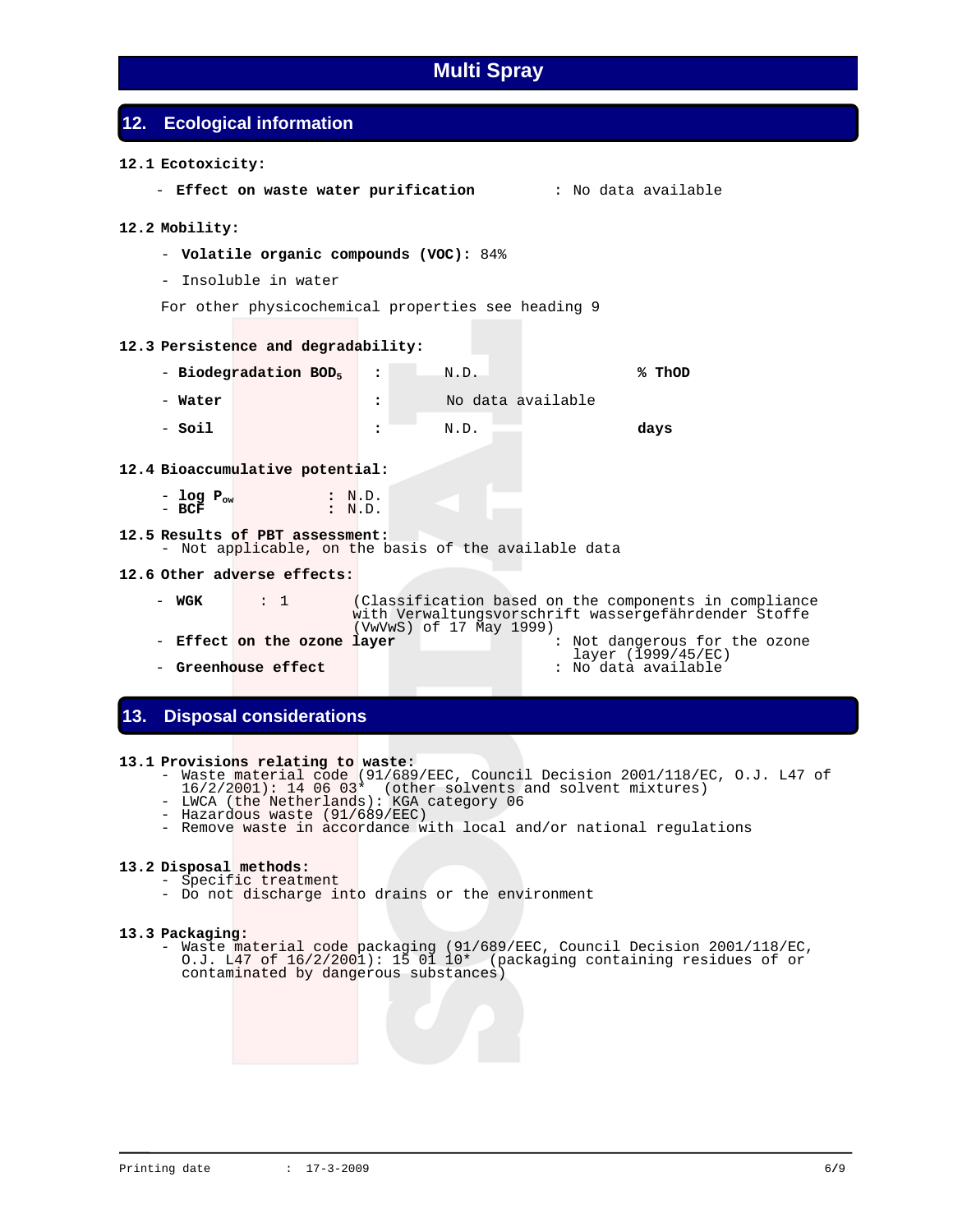## **14. Transport information**

| 14.1 Classification of the substance in compliance with UN Recommendations<br>UN number<br><b>CLASS</b><br>SUB RISKS<br><b>PACKING GROUP</b>                            | $\ddot{\phantom{a}}$                                                    | 1950<br>2.1<br>$\overline{\phantom{0}}$                 |
|-------------------------------------------------------------------------------------------------------------------------------------------------------------------------|-------------------------------------------------------------------------|---------------------------------------------------------|
| 14.2 ADR (transport by road)<br><b>CLASS</b><br>PACKING GROUP<br>CLASSIFICATION CODE<br>DANGER LABEL TANKS<br>DANGER LABEL PACKAGES<br>PROPER SHIPPING NAME<br>aerosols |                                                                         | 2<br>5F<br>2.1                                          |
| 14.3 RID (transport by rail)<br>CLASS<br>PACKING GROUP<br>CLASSIFICATION CODE<br>DANGER LABEL TANKS<br>DANGER LABEL PACKAGES<br>PROPER SHIPPING NAME<br>aerosols        | :<br>:                                                                  | 2<br>5F<br>$\overline{\phantom{0}}$<br>2.1              |
| 14.4 ADNR (transport by inland waterways)<br><b>CLASS</b><br>PACKING GROUP<br>CLASSIFICATION CODE<br>DANGER LABEL TANKS<br>DANGER LABEL PACKAGES                        | $\ddot{\phantom{a}}$<br>$\ddot{\phantom{a}}$<br>$\overline{\mathbf{z}}$ | $\overline{a}$<br>5F<br>$\overline{\phantom{0}}$<br>2.1 |
| 14.5 IMDG (maritime transport)<br><b>CLASS</b><br>SUB RISKS<br><b>PACKING GROUP</b><br>MFAG<br>EMS<br>MARINE POLLUTANT                                                  | :<br>$\overline{\mathbf{z}}$                                            | 2.1<br>$F-D$ , $S-U$                                    |
| 14.6 ICAO (air freight)<br>CLASS<br>SUB RISKS<br><b>PACKING GROUP</b><br>PACKING INSTRUCTIONS PASSENGER AIRCRAFT<br>PACKING INSTRUCTIONS CARGO AIRCRAFT                 |                                                                         | 2.1<br>$\qquad \qquad -$<br>203/Y203<br>203             |
| 14.7 Special precautions                                                                                                                                                | $\ddot{\phantom{a}}$                                                    | None                                                    |
| 14.8 Limited quantities (LQ)                                                                                                                                            | $\ddot{\phantom{a}}$                                                    |                                                         |
| When substances and their packaging meet the conditions established by<br>ADR/RID/ADNR in chapter 3.4, only the following prescriptions shall be complied<br>with:      |                                                                         |                                                         |

each package shall display a diamond-shaped figure with the following inscription: - 'UN 1950'

or, in the case of different goods with different identification numbers within a single package:

- the letters 'LQ'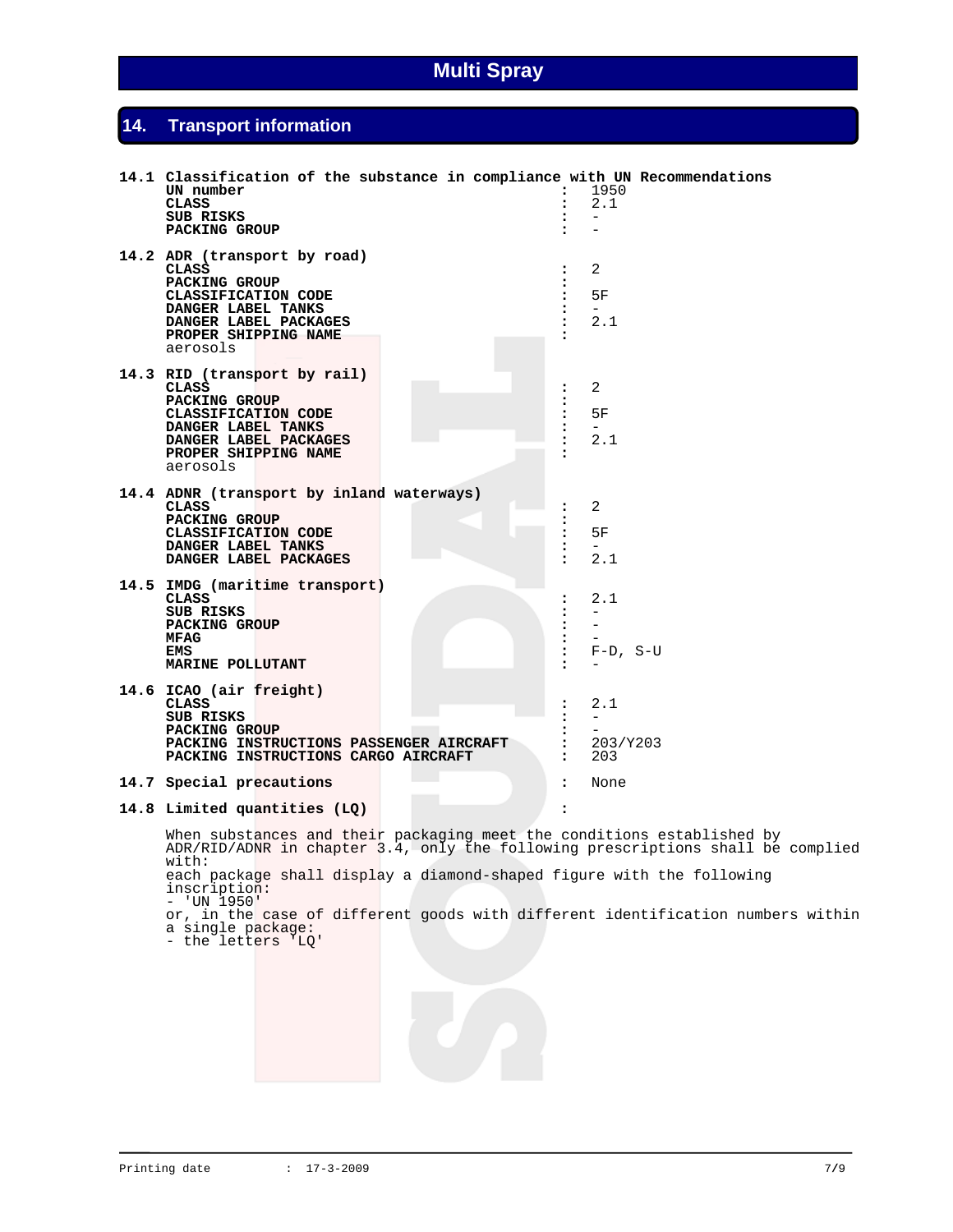| 15. | <b>Regulatory information</b>                             |                                                                                                                                                                                                                                                                                                   |
|-----|-----------------------------------------------------------|---------------------------------------------------------------------------------------------------------------------------------------------------------------------------------------------------------------------------------------------------------------------------------------------------|
|     | 15.1 EU Legislation:                                      |                                                                                                                                                                                                                                                                                                   |
|     | 2006/8/EC                                                 | Labelling in accordance with EC directives 67/548/EEC, 1999/45/EC and                                                                                                                                                                                                                             |
|     | Extremely flammable                                       |                                                                                                                                                                                                                                                                                                   |
|     |                                                           |                                                                                                                                                                                                                                                                                                   |
|     | R66                                                       | Repeated exposure may cause skin dryness or cracking<br>$\ddot{\phantom{a}}$                                                                                                                                                                                                                      |
|     | S <sub>23</sub><br>S(46)<br>S51                           | Do not breathe spray<br>$\ddot{\phantom{a}}$<br>$\ddot{\phantom{a}}$<br>(If swallowed, seek medical advice immediately and show<br>this container or label)<br>Use only in well-ventilated areas<br>$\ddot{\cdot}$                                                                                |
|     |                                                           | Keep away from sources of ignition - No smoking.<br>Keep out of the reach of children.<br>Pressurized container. Protect from sunlight and do not<br>expose to temperatures exceeding 50°C.<br>Do not pierce or burn after use.<br>Do not spray on a naked flame or any incandescent<br>material. |
|     | 15.2 National provisions:                                 |                                                                                                                                                                                                                                                                                                   |
|     | the Netherlands:<br>Waterbezwaarlijkheid: 6               |                                                                                                                                                                                                                                                                                                   |
|     | Germany:<br>$\overline{1}$<br>$\ddot{\phantom{a}}$<br>WGK | (Classification based on the components in compliance<br>with Verwaltungsvorschrift wassergefährdender Stoffe<br>(VwVwS) of 17 May 1999)                                                                                                                                                          |

## **16. Other information**

 The information provided on this SDS is correct to the best of our knowledge, information and belief at the date of its publication. The information given is designed only as a guidance for safe handling, use, processing, storage, transportation, disposal and release and is not to be considered as a warranty or quality specification. The information relates only to the specific material designated and may not be valid for such material used in combination with any other material or in any process, unless specified in the text.

```
N.A. = NOT APPLICABLE<br>N.D. = NOT DETERMINED
```

```
N.D. = NOT DETERMINED
```

```
(*) = INTERNAL CLASSIFICATION (NFPA)
```
 **PBT-substances** = persistent, bioaccumulative and toxic substances

| Exposure limits: |                      |                                                                                     |
|------------------|----------------------|-------------------------------------------------------------------------------------|
| TLV              | $\ddot{\phantom{a}}$ | Threshold Limit Value - ACGIH US                                                    |
| WEL              | $\mathbf{r}$         | Workplace Exposure Limits - United Kingdom                                          |
|                  |                      | TRGS 900 : Technische Regel für Gefahrstoffe 900 (Arbeitsplatzgrenzwerte) - Germany |
| <b>MAK</b>       | $\ddot{\phantom{a}}$ | Maximale Arbeitsplatzkonzentrationen - Germany                                      |
| <b>GWBNL</b>     |                      | : Grenswaarde voor blootstelling - the Netherlands                                  |
| <b>GWKNL</b>     |                      | : Grenswaarde korte duur - the Netherlands                                          |
| VME              |                      | : Valeurs limites de Moyenne d'Exposition - France                                  |
| VLE              |                      | : Valeurs limites d'Exposition à court terme - France                               |
| <b>GWBB</b>      | $\mathbf{r}$         | Grenswaarde beroepsmatige blootstelling - Belgium                                   |
| GWK              | $\ddot{\phantom{a}}$ | Grenswaarde kortstondige blootstelling - Belgium                                    |
| EC               | $\mathbf{r}$         | Indicative occupational exposure limit values                                       |